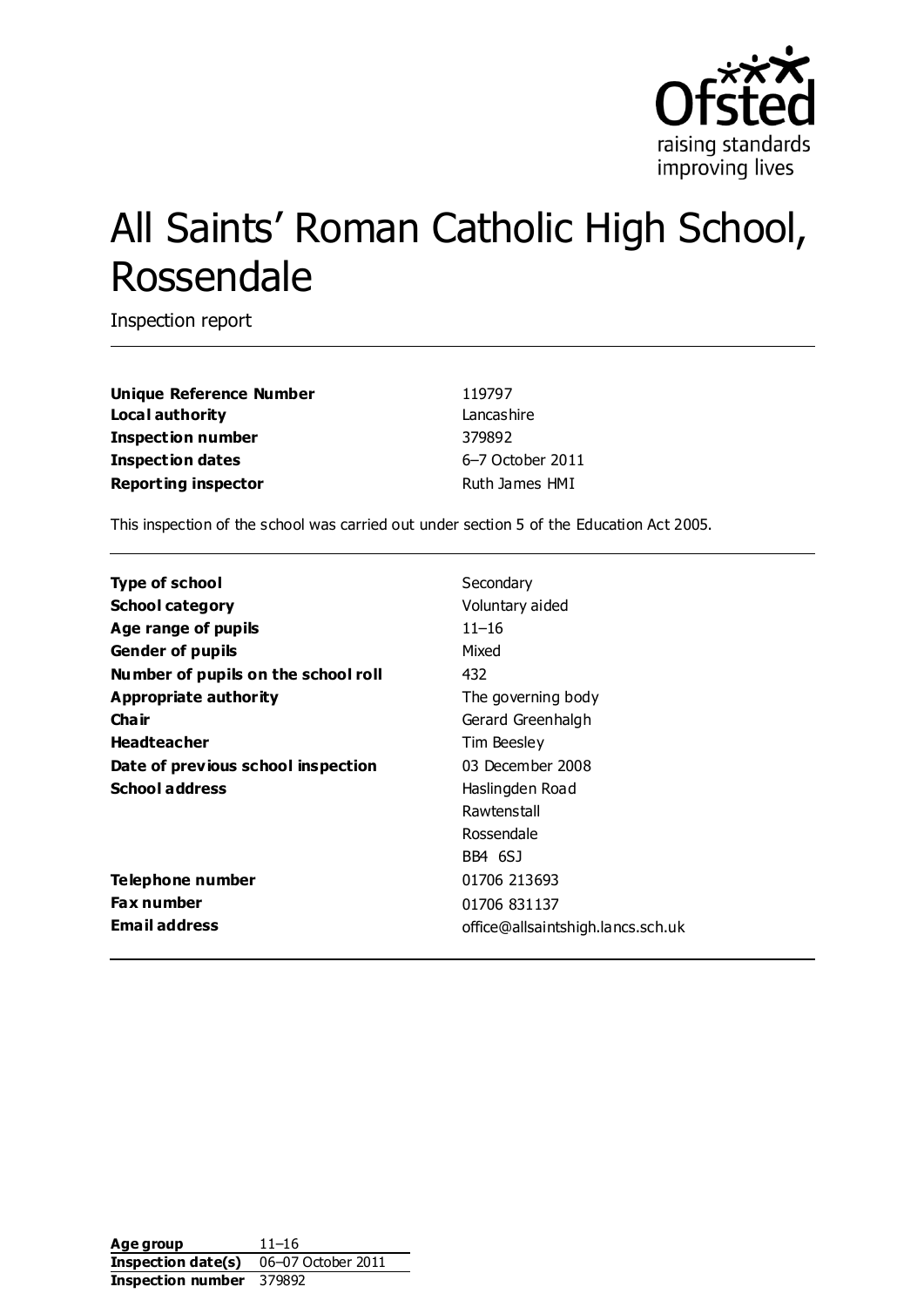The Office for Standards in Education, Children's Services and Skills (Ofsted) regulates and inspects to achieve excellence in the care of children and young people, and in education and skills for learners of all ages. It regulates and inspects childcare and children's social care, and inspects the Children and Family Court Advisory Support Service (Cafcass), schools, colleges, initial teacher training, work-based learning and skills training, adult and community learning, and education and training in prisons and other secure establishments. It rates council children's services, and inspects services for looked after children, safeguarding and child protection.

Further copies of this report are obtainable from the school. Under the Education Act 2005, the school must provide a copy of this report free of charge to certain categories of people. A charge not exceeding the full cost of reproduction may be made for any other copies supplied.

If you would like a copy of this document in a different format, such as large print or Braille, please telephone 0300 123 4234, or email [enquiries@ofsted.gov.uk](mailto:enquiries@ofsted.gov.uk)

You may copy all or parts of this document for non-commercial purposes, as long as you give details of the source and date of publication and do not alter the information in any way.

To receive regular email alerts about new publications, including survey reports and school inspection reports, please visit our website and go to 'Subscribe'.

Piccadilly Gate Store Street Manchester M1 2WD

T: 0300 123 4234 Textphone: 0161 618 8524 [enquiries@ofsted.gov.uk](mailto:enquiries@ofsted.gov.uk) [www.ofsted.gov.uk](http://www.ofsted.gov.uk/)



© Crown copyright 2011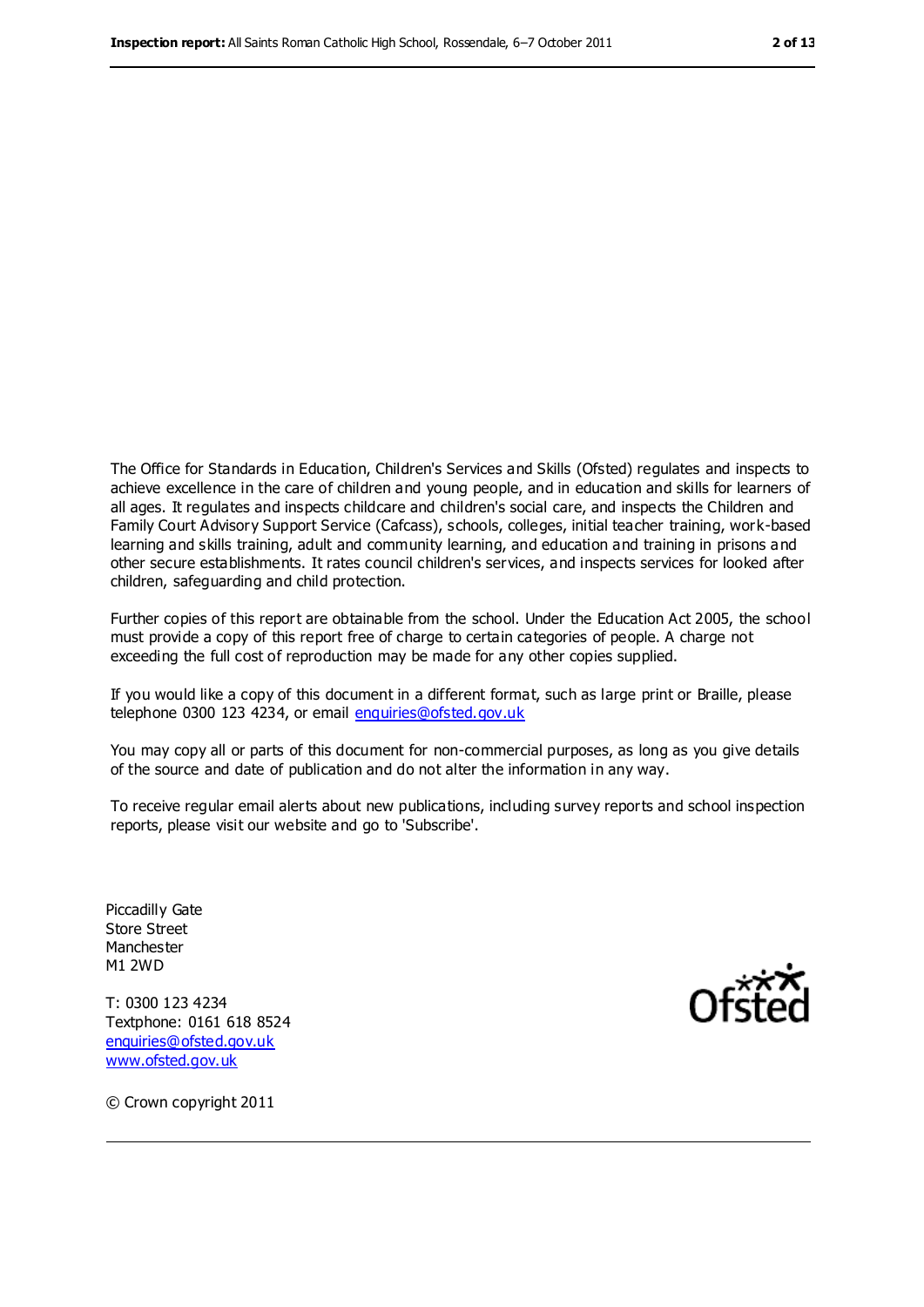# **Introduction**

This inspection was carried out by one of Her Majesty's Inspectors and three additional inspectors. Twenty-seven lessons were observed and 26 teachers seen. Meetings were held with groups of students, staff and governors. Inspectors observed the school's work, and looked at documentation including the school selfevaluation document, development plan, assessment data, and minutes of governors' meetings. They also considered an analysis of 249 parental questionnaires.

The inspection team reviewed many aspects of the school's work. It looked in detail at a number of key areas.

- The achievement of different groups of students.
- The effectiveness of teaching in different subject areas.
- The extent to which the curriculum now meets the needs of all students.
- The effectiveness of leaders and managers at all levels at raising achievement across different subject areas.

## **Information about the school**

All Saints' Roman Catholic High School is smaller than average. A large majority of the students is of White British heritage and very few have a first language other than English. The proportion of students with learning difficulties and/or disabilities is below average but the proportion with a statement of special educational needs is above average. The proportion of students who are known to be eligible for free school meals is slightly above the national average. The school has specialist status in languages and holds a number of awards, including Investors in People and the Healthy Schools Award.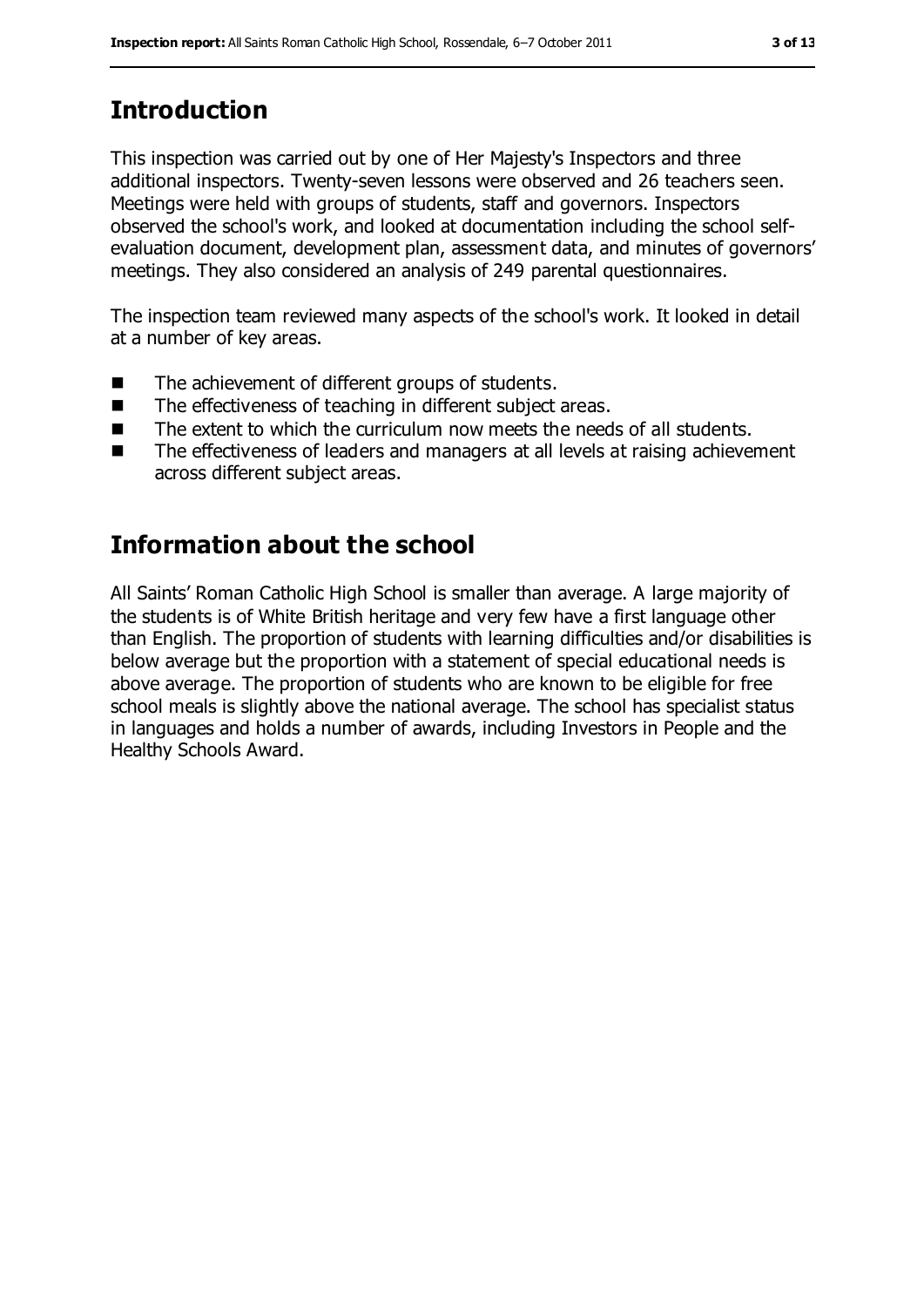**Inspection grades: 1 is outstanding, 2 is good, 3 is satisfactory and 4 is inadequate** Please turn to the glossary for a description of the grades and inspection terms

## **Inspection judgements**

#### **Overall effectiveness: how good is the school? 3**

#### **The school's capacity for sustained improvement 2**

#### **Main findings**

All Saints' Roman Catholic High School is a satisfactory school that is welcoming and wholly committed to the well-being of the youngsters in its care. One parent/carer described it as, 'A friendly, warm school community'. The school has seen significant improvement in many areas since its previous inspection. Under the steadfast leadership of the headteacher attainment has risen and was broadly average in 2010. The most recent examination results for those students who have just left Year 11 show a further rise. Given students' average starting points this demonstrates satisfactory progress.

Attendance has risen rapidly year on year and is now well above average. Students' behaviour is good and they are friendly and polite. The school cares for and supports its students well, including those whose circumstances make them potentially vulnerable. The careful transition arrangements with the feeder schools ensure students settle in quickly.

The good curriculum, especially at Key Stage 4, provides a wide range of courses and options and ensures that students can achieve suitable qualifications. The proportion of students gaining five or more GCSE A\* to C grades or equivalent has risen to over 90% as a result.

Learning in lessons is satisfactory. While there is good and outstanding teaching, the quality is not yet consistent either within or between departments. Teachers plan varied activities but these are not always sufficiently focused on the learning outcomes, so that they occupy students rather than moving learning on. Teachers' monitoring of individual progress in lessons is often weak so that opportunities to adapt teaching strategies depending on student response are missed.

Changes since the previous inspection have included a new sports hall, staff changes which have allowed new courses to be offered, and clearer management structures and lines of accountability. Together with the improvement in results and attendance these clearly demonstrate that the school has good capacity to improve. Selfevaluation is accurate in many respects and includes a thorough appraisal of many aspects of the school's work.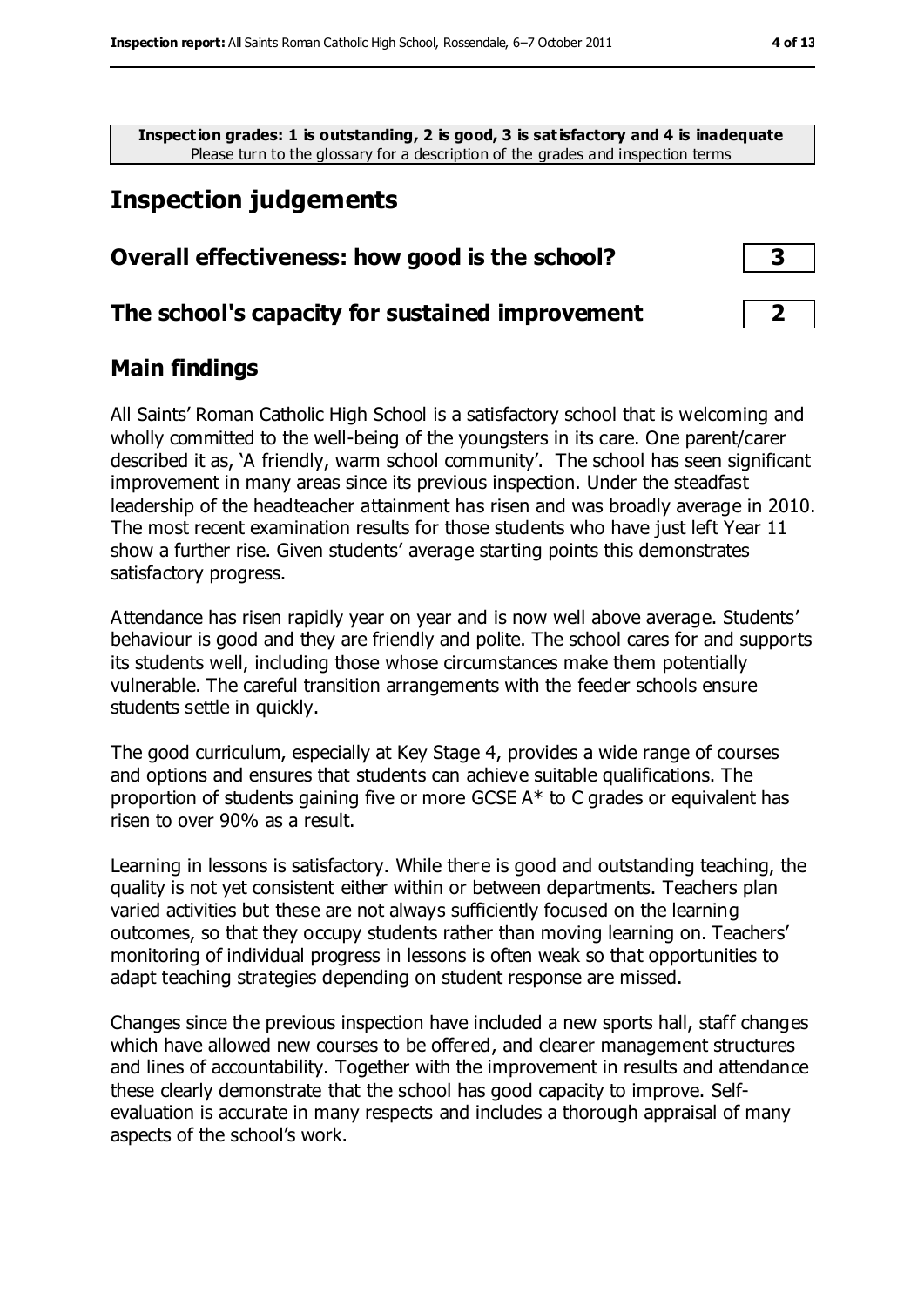About 40% of the schools whose overall effectiveness is judged satisfactory may receive a monitoring visit by an Ofsted inspector before their next Section 5 inspection.

#### **What does the school need to do to improve further?**

- Accelerate rates of progress to raise achievement further.
- $\blacksquare$  Improve the quality of teaching by:
	- increasing the challenge and pace in lessons
	- ensuring that activities promote key subject learning
	- improving the use of information and communication technology (ICT) to support learning in the classroom.
- **IMPROVE THE USE OF ASSESSMENT IN PLANNIFY AND MEATLEM INCOCOLLY INCOCOLLY INCOCOLLY INCOCOLLY INCOCOLLY INCOCOLLY INCOCOLLY INCOCOLLY INCOCOLLY INCOCOLLY INCOCOLLY INCOCOLLY INCOCOLLY INCOCOLLY INCOCOLLY INCOCOLLY INCOCOL** 
	- making effective use of the existing assessment data in planning lessons to meet the needs of students of different abilities
	- ensuring that students' progress in lessons is monitored regularly and teaching adapted accordingly.

#### **Outcomes for individuals and groups of pupils 3**

Overall attainment is average and the proportion of students gaining five or more higher-grade GCSEs, including English and mathematics, has increased steadily year on year. Within this big picture there are examples of both higher and lower standards at subject level. Achievement in science is very good with a high proportion of students gaining two or more A\* to C grades or equivalent. The percentage of students achieving at least one A\* to C grade in the school's specialism, modern foreign languages, is above average. The A\* to C pass rate for several GCSE subjects with historic low pass rates improved in 2011, but it also remained low in a few subjects. The proportion of students gaining the top  $A^*$  and A grades is below average but it is increasing slowly.

Progress in lessons and over time has improved since the previous inspection and is securely satisfactory. Students generally display sensible attitudes to learning, but sometimes lack enthusiasm for the activities set, especially where the tasks are mundane or the learning purpose is not clear. In the better lessons, students work productively on appropriately challenging activities and achieve well. In less successful lessons, the work set is not sufficiently well matched to students' needs, or too much time is spent on tasks which do not move learning on and so students do not achieve as much. Students with special educational needs and/or disabilities make similar progress to that of their peers. Students known to be eligible for free school meals do not do as well as other students.

Behaviour around school and in lessons is good, especially when students are productively engaged. The new sports hall has improved access to a greater range of sports which contribute to healthy lifestyles, but not all students have two hours' physical education each week. Students who met with inspectors report that there is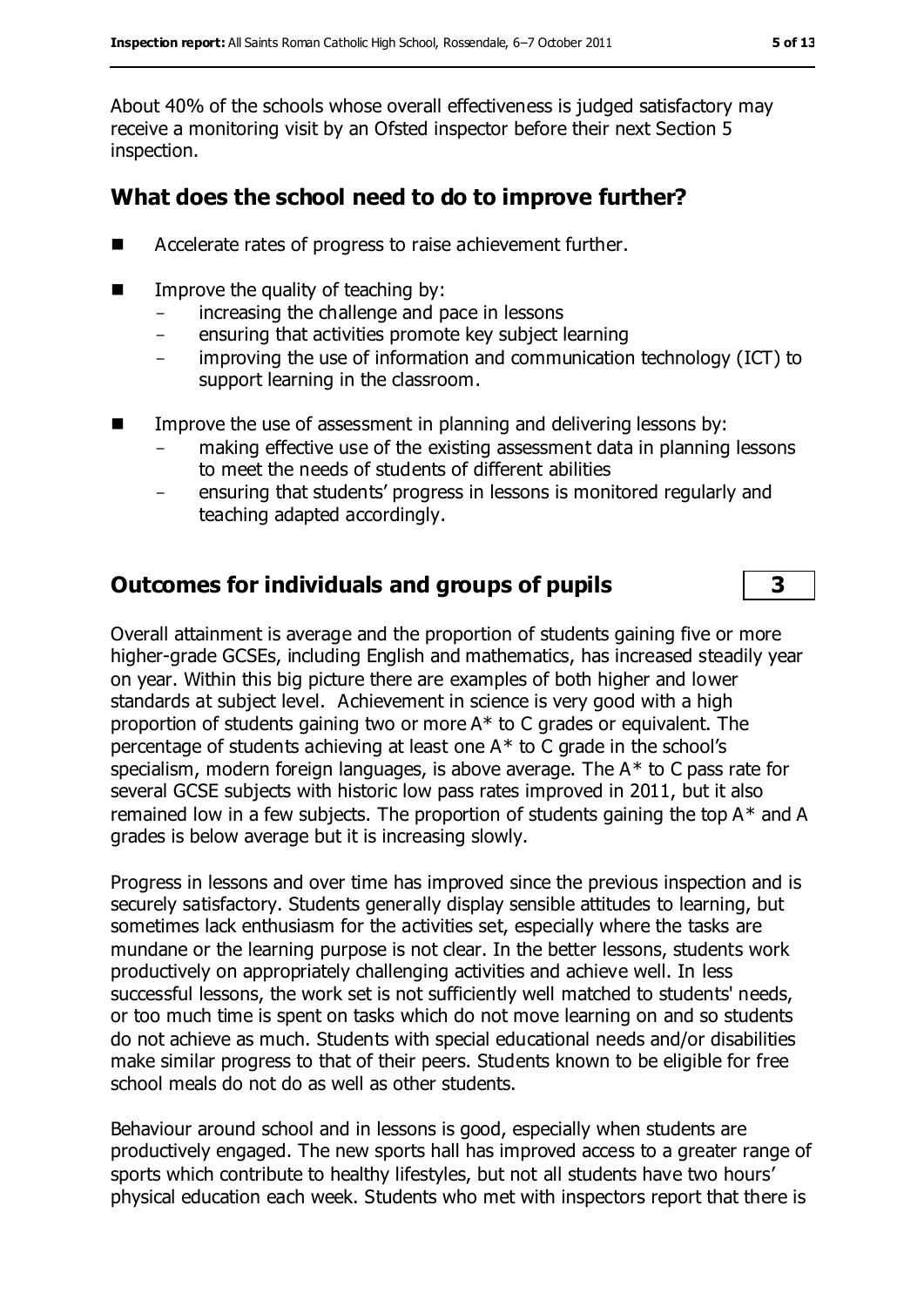little bullying and any that occurs is usually dealt with effectively. Student questionnaire responses confirm that students feel safe. They show good understanding of different types of safety and generally know who to go to for support. They value the range of positions and opportunities to contribute to school life and in the wider community, such as the Year 11 mentors who help to support younger students. They readily raise money for charities locally and abroad. Spiritual, moral, social and cultural development is good.

These are the grades for pupils' outcomes

| Pupils' achievement and the extent to which they enjoy their learning                                       |   |  |
|-------------------------------------------------------------------------------------------------------------|---|--|
| Taking into account:                                                                                        |   |  |
| Pupils' attainment <sup>1</sup>                                                                             | 3 |  |
| The quality of pupils' learning and their progress                                                          |   |  |
| The quality of learning for pupils with special educational needs and/or<br>disabilities and their progress |   |  |
| The extent to which pupils feel safe                                                                        | 2 |  |
| <b>Pupils' behaviour</b>                                                                                    |   |  |
| The extent to which pupils adopt healthy lifestyles                                                         | З |  |
| The extent to which pupils contribute to the school and wider community                                     |   |  |
| The extent to which pupils develop workplace and other skills that will                                     |   |  |
| contribute to their future economic well-being                                                              |   |  |
| Taking into account:                                                                                        |   |  |
| Pupils' attendance <sup>1</sup>                                                                             |   |  |
| The extent of pupils' spiritual, moral, social and cultural development                                     |   |  |

#### **How effective is the provision?**

 $\overline{a}$ 

Teaching is satisfactory overall, and just over half of the lessons observed were good or better. Relationships are good. In the better lessons teachers make effective use of questions to check understanding, the pace is brisk and work well matched to students' needs. Such lessons successfully engaged students' interest and created confidence as they learned. Weaker lessons were characterised by a lack of challenge and pace. Activities were set which occupied students but were not clearly linked to learning intentions, and did not move learning on effectively. The monitoring of individual progress in lessons is often weak so that misunderstandings are not picked up quickly enough. Marking is of variable quality and frequency. The use of ICT as a learning tool is underdeveloped. Lesson plans often focus on wholeclass teaching and there are few references to ways in which the needs of particular groups or individuals, such as those with special educational needs and/or disabilities, might be met.

The range of courses at Key Stage 4 has expanded well since the previous inspection and is contributing to a richer student experience. Staffing changes and judicious use of links with partners have increased the breadth of opportunities. There are more vocational options and Key Stage 4 courses are better tailored to the particular needs of individual cohorts. All this is increasing post-16 opportunities and is a significant factor contributing to raising achievement.

<sup>&</sup>lt;sup>1</sup>The grades for attainment and attendance are: 1 is high; 2 is above average; 3 is broadly average; and 4 is low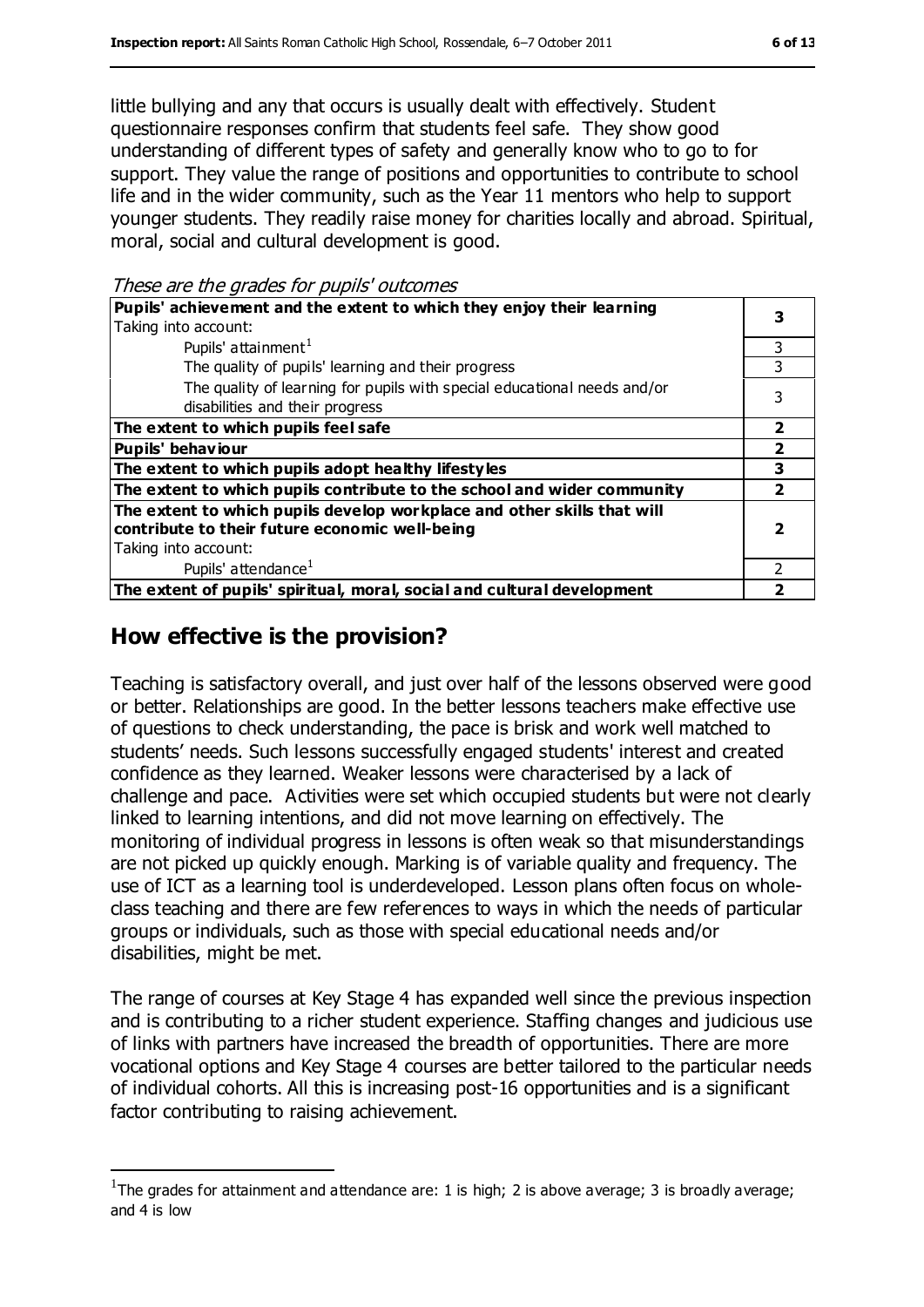Students feel valued and cared for. Parents and carers clearly regard care as a strength of the school. One comment from a parent/carer is typical of many, 'We have found the teaching and support staff to be extremely supportive.' Strategies to improve behaviour and attendance are effective. Transition arrangements are secure, particularly for vulnerable students. Several students who had joined the school other than at the usual time told inspectors the arrangements had worked well.

These are the grades for the quality of provision

| The quality of teaching<br>Taking into account:                                                            |  |
|------------------------------------------------------------------------------------------------------------|--|
| The use of assessment to support learning                                                                  |  |
| The extent to which the curriculum meets pupils' needs, including, where<br>relevant, through partnerships |  |
| The effectiveness of care, guidance and support                                                            |  |

### **How effective are leadership and management?**

The headteacher provides firm and authoritative leadership. The budget deficit has been resolved and he has steered the school through a period of significant staff changes. His systematic approach in tackling weaknesses is driving substantial improvement. Following a management restructure, senior roles have been redefined and he is supported by a committed senior leadership team. Weaknesses in the curriculum have been tackled through the addition of more vocational courses and alternatives to GCSEs, for example in the specialist subjects in modern foreign languages. Attendance has improved strongly. A new sports hall has enhanced the facilities, and widened the range of extra-curricular sports. The school has extended its range of partnerships to support curriculum developments, students' well-being and post-16 progression. Middle leadership is being strengthened. Systems for holding departments accountable for their results have recently been tightened through the introduction of internal reviews. Systems for tracking students' progress have been refined. Key Stage 4 has been prioritised in recent years but this is now changing to improve monitoring and intervention in Key Stage 3.

Governors have a sound knowledge of the school. They are supportive and committed to further improvement. Safeguarding arrangements meet statutory requirements. The school's contribution to community cohesion is satisfactory. The school itself is an inclusive community and links with the local community are developing. There are European links through the languages specialism, but work to educate students about the diversity of other faiths and cultures in Britain is underdeveloped. The promotion of equal opportunities is satisfactory. Discrimination in any form is not tolerated and the school is increasingly focusing on the achievement of different groups of students.

**The effectiveness of leadership and management in embedding ambition and driving improvement** Taking into account: **2** The leadership and management of teaching and learning 2 **The effectiveness of the governing body in challenging and supporting the school so that weaknesses are tackled decisively and statutory responsibilities met 3**

These are the grades for the leadership and management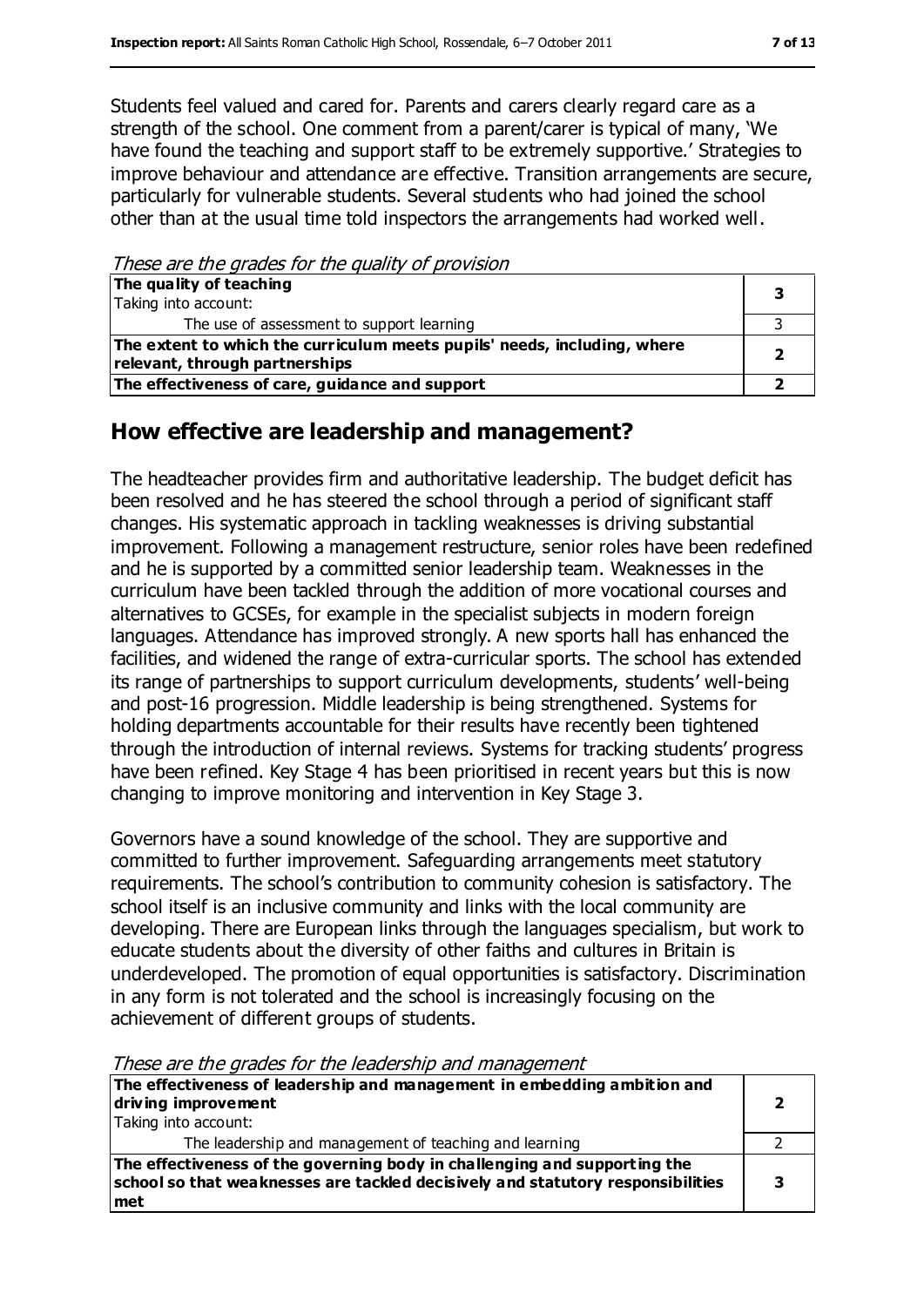| The effectiveness of the school's engagement with parents and carers                                   |  |
|--------------------------------------------------------------------------------------------------------|--|
| The effectiveness of partnerships in promoting learning and well-being                                 |  |
| The effectiveness with which the school promotes equality of opportunity and<br>tackles discrimination |  |
| The effectiveness of safeguarding procedures                                                           |  |
| The effectiveness with which the school promotes community cohesion                                    |  |
| The effectiveness with which the school deploys resources to achieve value for<br>money                |  |

#### **Views of parents and carers**

The high response rate and the high proportion of positive responses demonstrate the confidence that parents and carers have in the school. There were many positive comments, such as: 'There is a caring atmosphere and a hard-working group of teachers.' A very few parents/carers reported concerns about bullying. These were investigated by the inspectors and their judgements are in the report.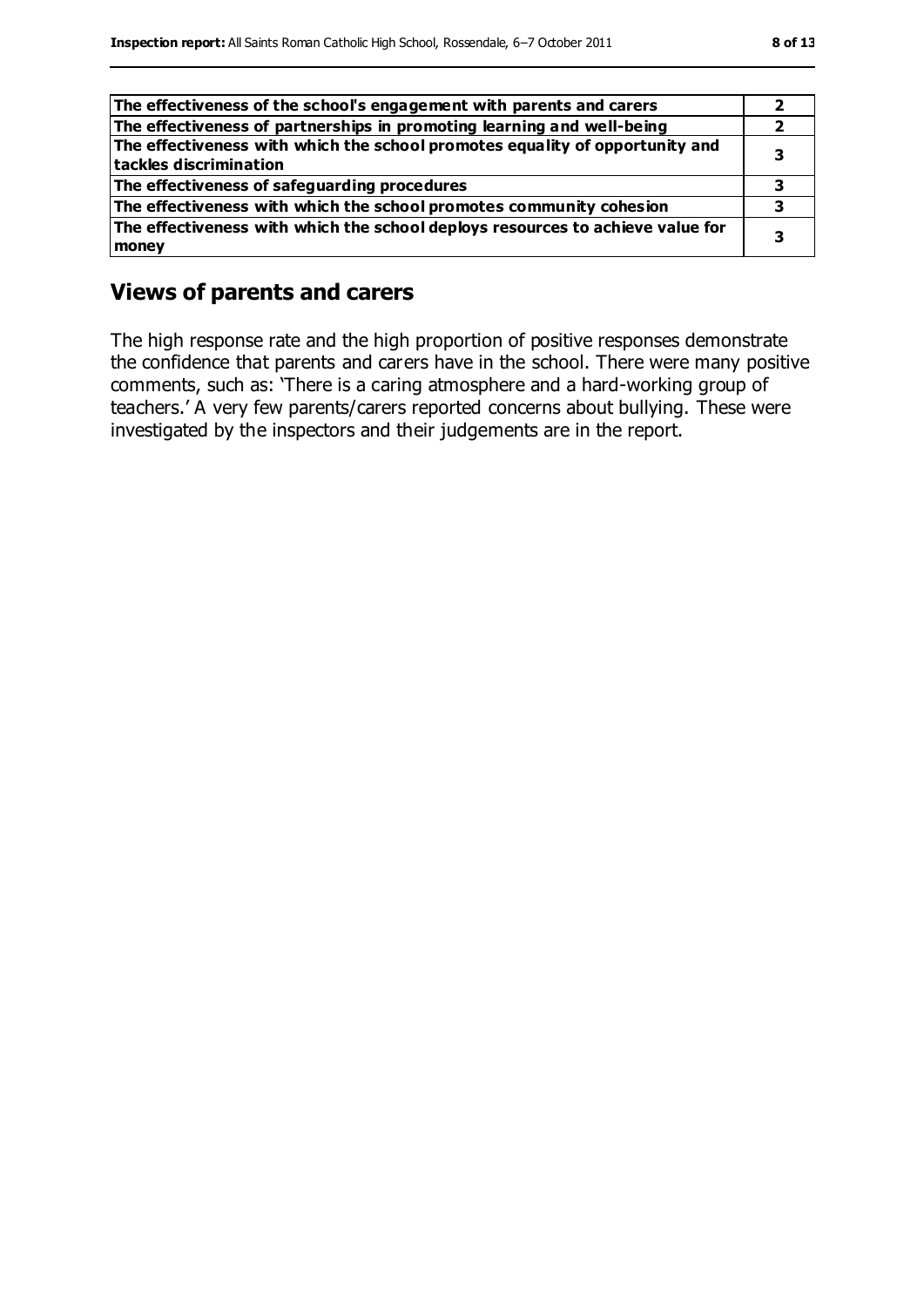## **Responses from parents and carers to Ofsted's questionnaire**

Ofsted invited all the registered parents and carers of pupils registered at All Saints' Roman Catholic High School, Rossendale to complete a questionnaire about their views of the school.

In the questionnaire, parents and carers were asked to record how strongly they agreed with 13 statements about the school.

The inspection team received 249 completed questionnaires by the end of the on-site inspection. In total, there are 432 pupils registered at the school.

| <b>Statements</b>                                                                                                                                                                                                                                       | <b>Strongly</b><br>agree |               | <b>Agree</b> |               | <b>Disagree</b> |                | <b>Strongly</b><br>disagree |               |
|---------------------------------------------------------------------------------------------------------------------------------------------------------------------------------------------------------------------------------------------------------|--------------------------|---------------|--------------|---------------|-----------------|----------------|-----------------------------|---------------|
|                                                                                                                                                                                                                                                         | <b>Total</b>             | $\frac{1}{2}$ | <b>Total</b> | $\frac{1}{2}$ | <b>Total</b>    | $\frac{0}{0}$  | <b>Total</b>                | $\frac{0}{0}$ |
| My child enjoys school                                                                                                                                                                                                                                  | 105                      | 42            | 122          | 49            | 11              | $\overline{4}$ | 0                           | $\mathbf 0$   |
| The school keeps my child<br>safe                                                                                                                                                                                                                       | 127                      | 51            | 107          | 43            | 3               | $\mathbf{1}$   | $\mathbf 0$                 | $\mathbf 0$   |
| The school informs me<br>about my child's progress                                                                                                                                                                                                      | 116                      | 47            | 121          | 49            | $\overline{7}$  | 3              | $\mathbf 0$                 | $\mathbf 0$   |
| My child is making enough<br>progress at this school                                                                                                                                                                                                    | 88                       | 35            | 138          | 55            | 11              | $\overline{4}$ | $\mathbf{1}$                | $\mathbf 0$   |
| The teaching is good at<br>this school                                                                                                                                                                                                                  | 92                       | 37            | 141          | 57            | $\overline{7}$  | 3              | $\mathbf{1}$                | $\mathbf 0$   |
| The school helps me to<br>support my child's learning                                                                                                                                                                                                   | 86                       | 35            | 141          | 57            | 12              | 5              | $\overline{2}$              | $\mathbf{1}$  |
| The school helps my child<br>to have a healthy lifestyle                                                                                                                                                                                                | 73                       | 29            | 152          | 61            | 18              | $\overline{7}$ | $\mathbf{1}$                | $\mathbf 0$   |
| The school makes sure that<br>my child is well-prepared<br>for the future (for example<br>changing year group,<br>changing school, and for<br>children who are finishing<br>school, entering further or<br>higher education, or<br>entering employment) | 85                       | 34            | 140          | 56            | 8               | 3              | 3                           | $\mathbf{1}$  |
| The school meets my<br>child's particular needs                                                                                                                                                                                                         | 87                       | 35            | 147          | 59            | 8               | 3              | $\overline{2}$              | $\mathbf{1}$  |
| The school deals effectively<br>with unacceptable<br>behaviour                                                                                                                                                                                          | 100                      | 40            | 117          | 47            | 17              | $\overline{7}$ | 3                           | $\mathbf{1}$  |
| The school takes account<br>of my suggestions and<br>concerns                                                                                                                                                                                           | 83                       | 33            | 135          | 54            | 11              | $\overline{4}$ | 3                           | $\mathbf{1}$  |
| The school is led and<br>managed effectively                                                                                                                                                                                                            | 117                      | 47            | 119          | 48            | 3               | $\mathbf{1}$   | $\overline{2}$              | $\mathbf{1}$  |
| Overall, I am happy with<br>my child's experience at<br>this school                                                                                                                                                                                     | 129                      | 52            | 106          | 43            | 9               | $\overline{4}$ | $\mathbf{1}$                | $\pmb{0}$     |

The table above summarises the responses that parents and carers made to each statement. The percentages indicate the proportion of parents and carers giving that response out of the total number of completed questionnaires. Where one or more parents and carers chose not to answer a particular question, the percentages will not add up to 100%.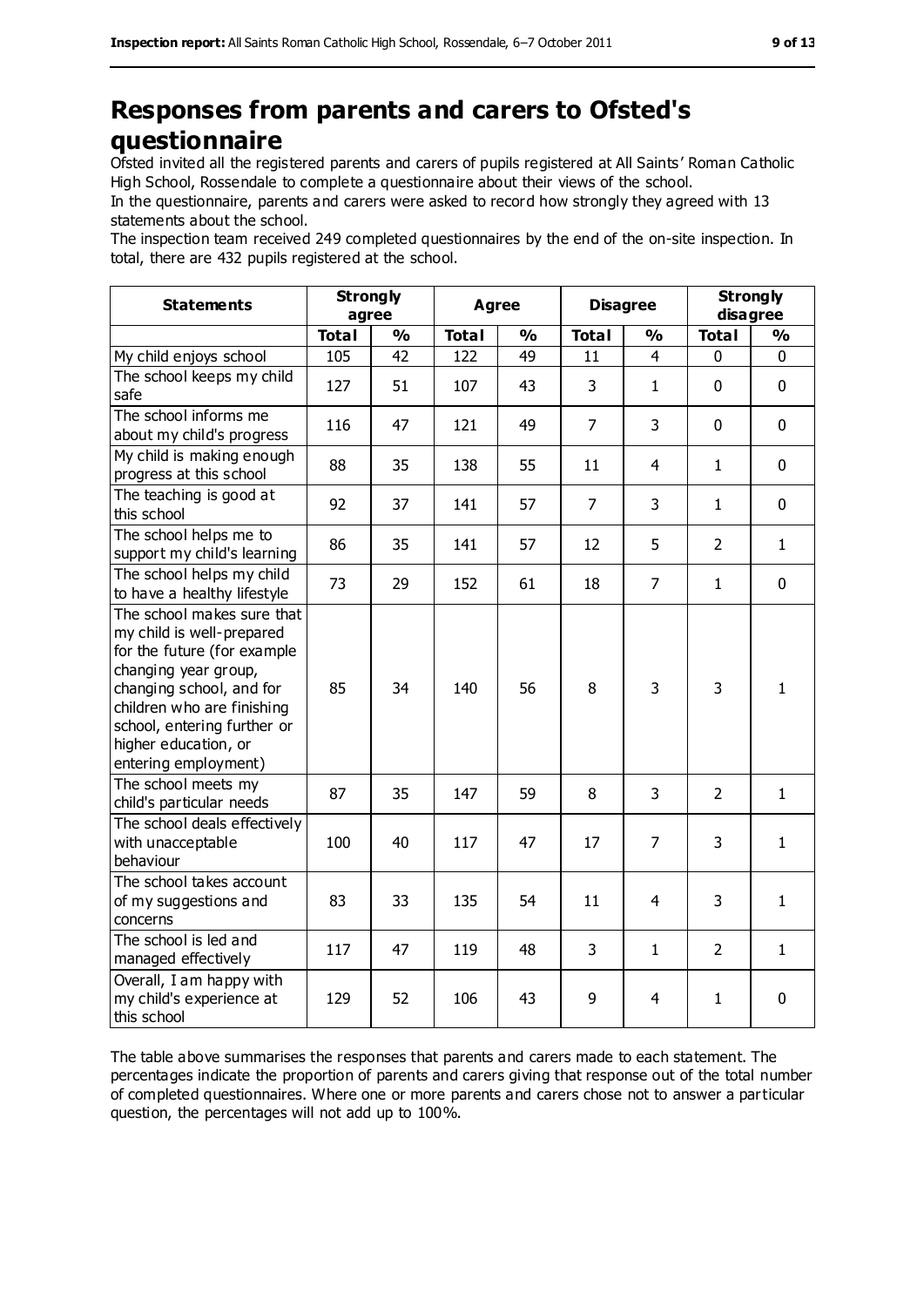## **Glossary**

## **What inspection judgements mean**

| Grade   | <b>Judgement</b> | <b>Description</b>                                                                                                                                                                                                               |
|---------|------------------|----------------------------------------------------------------------------------------------------------------------------------------------------------------------------------------------------------------------------------|
| Grade 1 | Outstanding      | These features are highly effective. An outstanding<br>school provides exceptionally well for all its pupils'<br>needs.                                                                                                          |
| Grade 2 | Good             | These are very positive features of a school. A school<br>that is good is serving its pupils well.                                                                                                                               |
| Grade 3 | Satisfactory     | These features are of reasonable quality. A<br>satisfactory school is providing adequately for its<br>pupils.                                                                                                                    |
| Grade 4 | Inadequate       | These features are not of an acceptable standard. An<br>inadequate school needs to make significant<br>improvement in order to meet the needs of its pupils.<br>Ofsted inspectors will make further visits until it<br>improves. |

#### **Overall effectiveness of schools**

|                         | Overall effectiveness judgement (percentage of schools) |      |                     |                   |
|-------------------------|---------------------------------------------------------|------|---------------------|-------------------|
| Type of<br>school       | <b>Outstanding</b>                                      | Good | <b>Satisfactory</b> | <b>Inadequate</b> |
| Nursery schools         | 43                                                      | 47   | 10                  |                   |
| Primary schools         | 6                                                       | 46   | 42                  |                   |
| Secondary<br>schools    | 14                                                      | 36   | 41                  | 9                 |
| Sixth forms             | 15                                                      | 42   | 41                  | 3                 |
| Special schools         | 30                                                      | 48   | 19                  | 3                 |
| Pupil referral<br>units | 14                                                      | 50   | 31                  | 5                 |
| All schools             | 10                                                      | 44   | 39                  |                   |

New school inspection arrangements were introduced on 1 September 2009. This means that inspectors now make some additional judgements that were not made previously.

The data in the table above is for the period 1 September 2010 to 08 April 2011 and is consistent with the latest published official statistics about maintained school inspection outcomes (see [www.ofsted.gov.uk\)](http://www.ofsted.gov.uk/).

The sample of schools inspected during 2010/11 was not representative of all schools nationally, as weaker schools are inspected more frequently than good or outstanding schools.

Percentages are rounded and do not always add up exactly to 100. Sixth-form figures reflect the judgements made for the overall effectiveness of the sixth form in secondary schools, special schools and pupil referral units.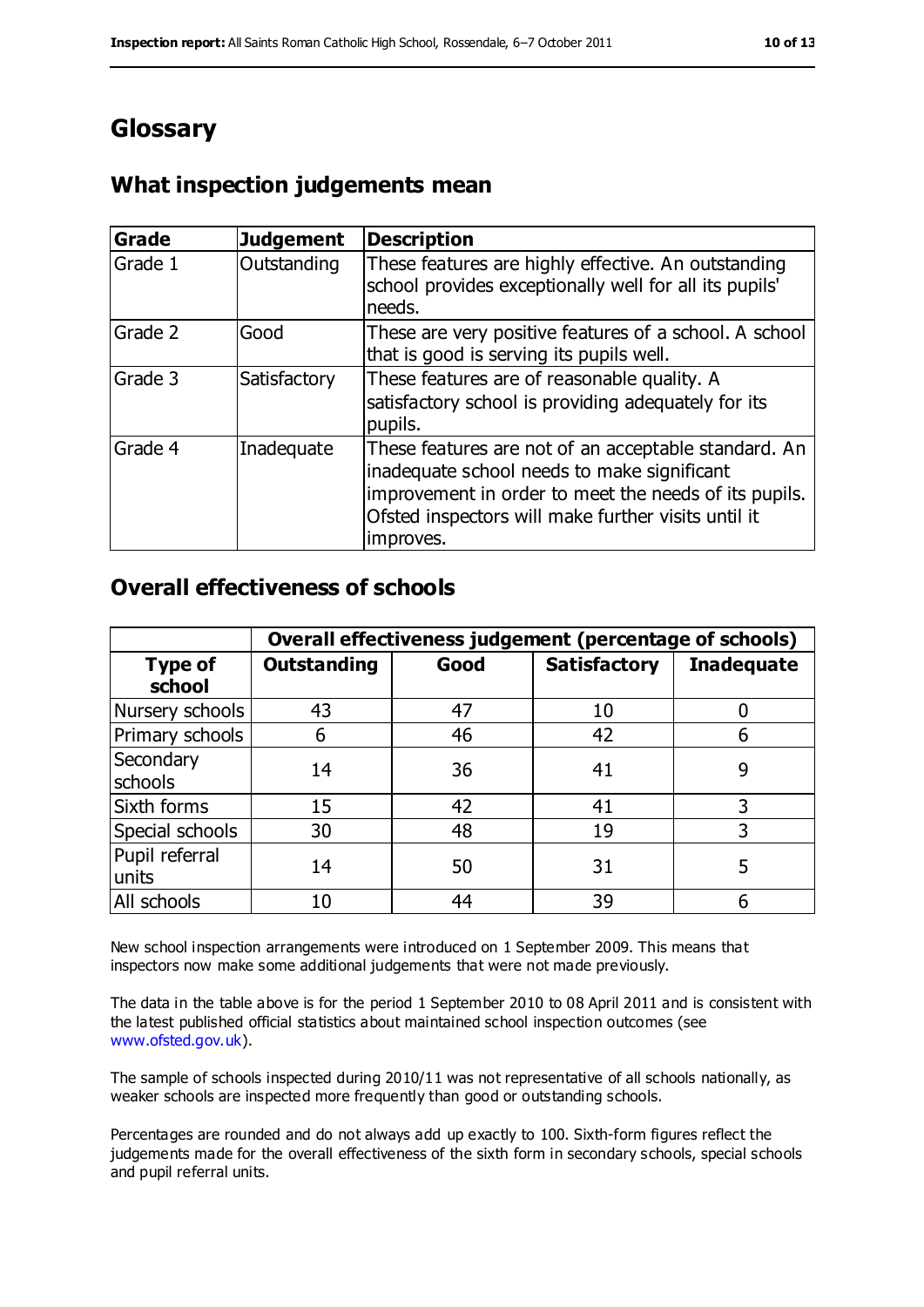# **Common terminology used by inspectors**

| Achievement:               | the progress and success of a pupil in their<br>learning, development or training.                                                                                                                                                                                                                                                     |
|----------------------------|----------------------------------------------------------------------------------------------------------------------------------------------------------------------------------------------------------------------------------------------------------------------------------------------------------------------------------------|
| Attainment:                | the standard of the pupils' work shown by test<br>and examination results and in lessons.                                                                                                                                                                                                                                              |
| Capacity to improve:       | the proven ability of the school to continue<br>improving. Inspectors base this judgement on<br>what the school has accomplished so far and on<br>the quality of its systems to maintain<br>improvement.                                                                                                                               |
| Leadership and management: | the contribution of all the staff with<br>responsibilities, not just the headteacher, to<br>identifying priorities, directing and motivating staff<br>and running the school.                                                                                                                                                          |
| Learning:                  | how well pupils acquire knowledge, develop their<br>understanding, learn and practise skills and are<br>developing their competence as learners.                                                                                                                                                                                       |
| Overall effectiveness:     | inspectors form a judgement on a school's overall<br>effectiveness based on the findings from their<br>inspection of the school. The following<br>judgements, in particular, influence what the<br>overall effectiveness judgement will be.                                                                                            |
|                            | The school's capacity for sustained<br>■<br>improvement.<br>Outcomes for individuals and groups of<br>pupils.<br>$\blacksquare$ The quality of teaching.<br>The extent to which the curriculum meets<br>pupils' needs, including, where relevant,<br>through partnerships.<br>The effectiveness of care, guidance and<br>■<br>support. |
| Progress:                  | the rate at which pupils are learning in lessons<br>and over longer periods of time. It is often<br>measured by comparing the pupils' attainment at<br>the end of a key stage with their attainment when<br>they started.                                                                                                              |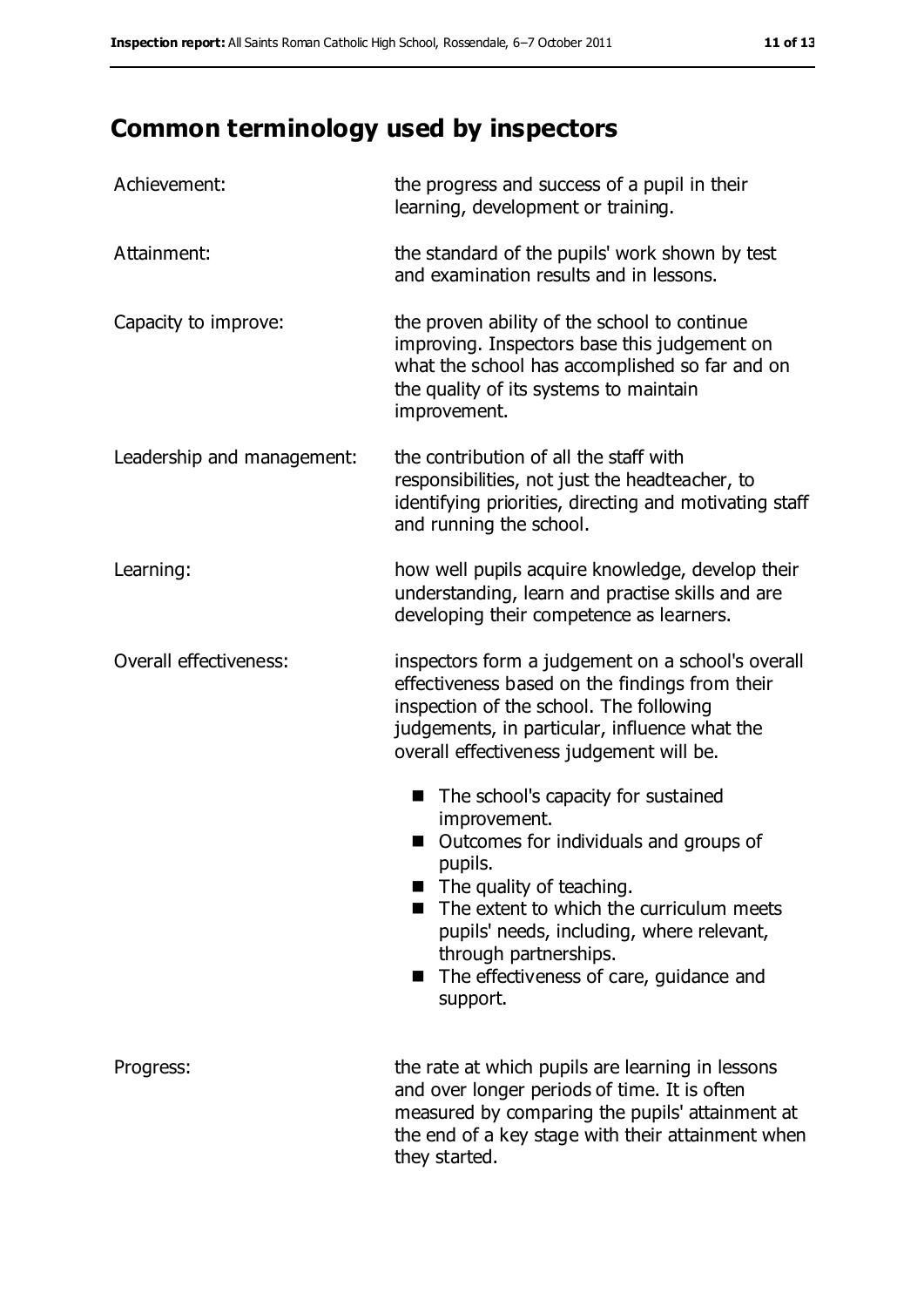#### **This letter is provided for the school, parents and carers to share with their children. It describes Ofsted's main findings from the inspection of their school.**



10 October 2011

Dear Students

#### **Inspection of All Saints' Roman Catholic High School, Rossendale, Rossendale, BB4 6SJ**

We would like to thank you for welcoming us to your school recently. We were pleased to find that your attendance and behaviour are good. The school provides you with a satisfactory education. Your headteacher leads the school well and there have been many improvements since the previous inspection.

The school's results have risen steadily in recent years. You make satisfactory progress during your time in school so that by the time you leave your attainment is average. Teaching is satisfactory overall but just over half your lessons are good or better. The new sports hall has improved the facilities and you now have a wider choice of extra-curricular activities. You have a good choice of subjects and courses in Key Stage 4 and the school cares for you well.

We have asked the headteacher to work with the staff to help you make faster progress so that you achieve even more. We would like them to make all your lessons as good as the best by ensuring that work in lessons is challenging and activities focus clearly on learning, and by making more effective use of ICT to help you learn. We have also asked teachers to use information about the levels you have reached to plan suitable work and to monitor your progress in lessons carefully.

You can help in this by continuing to work hard and doing your very best in every lesson.

We wish you every success in the future.

Yours sincerely,

Ruth James Her Majesty's Inspector